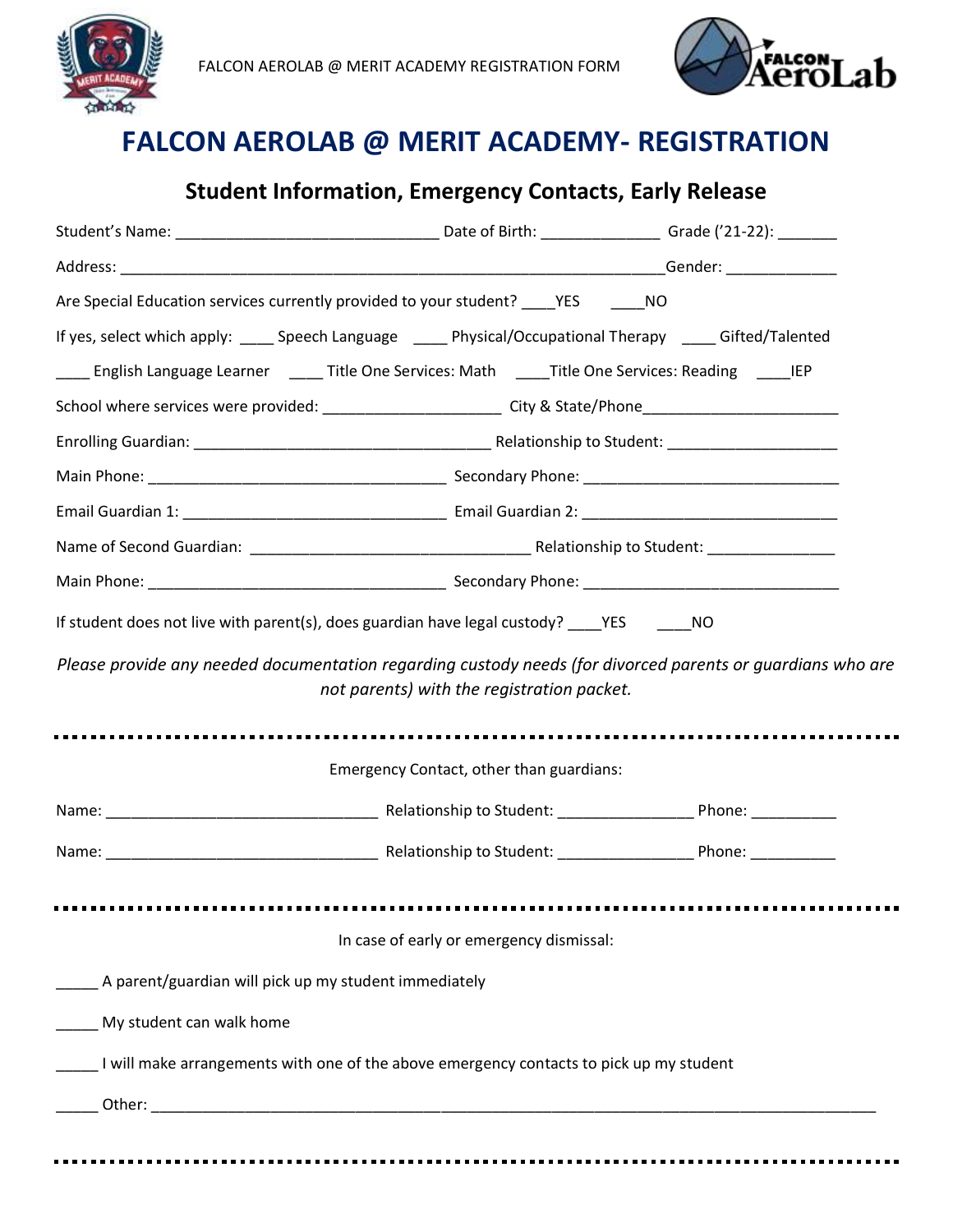



Name of child: \_\_\_\_\_\_\_\_\_\_\_\_\_\_\_\_\_\_\_\_\_\_\_\_\_\_\_\_\_\_\_\_\_\_\_\_\_\_\_\_\_\_\_\_\_ Grade ('21-22): \_\_\_\_\_\_\_\_\_\_\_\_ Age:\_\_\_\_\_\_\_\_\_\_\_

### **Home Language Questionnaire**

Our school needs to know the language(s) spoken and heard at home by each child. This information is needed in order for us to provide the best instruction possible for all students. Please answer the following questions and have your child return this form to his/her teacher. Thank you for your help.

1. Which language did you child first learn to speak?

2. What language does your child use most often at home?

3. What language do you most often use to speak to your child?

Parent/Guardian Signature: **Example 2018** 

\*\*\*\*\*\*\*\*\*\*\*\*\*\*\*\*\*\*\*\*\*\*\*\*\*\*\*\*\*\*\*\*\*\*\*\*\*\*\*\*\*\*\*\*\*\*\*\*\*\*\*\*\*\*\*\*\*\*\*\*\*\*\*\*\*\*\*\*\*\*\*\*\*\*\*\*\*\*\*\*\*\*\*\*\*\*\*\*\*\*

### **Student Residency Questionnaire**

This questionnaire is intended to address the McKinney-Vento Act. Your answers will help the district determine if additional services, resources, or community outreach are available for your students.

If the any of the following options apply to your student, please complete the form below. If none of the options apply, please select "Do Not Apply".

The options below Do Not Apply

Presently, where is the student living:

\_\_\_\_\_ With friends or family members due to the loss of housing or financial hardship

**In a motel, car, or campsite** 

\_\_\_\_\_ In an Emergency Shelter

**Example 20** Student is not living with a parent or legal guardian

\_\_\_\_\_ Other? Please explain: \_\_\_\_\_\_\_\_\_\_\_\_\_\_\_\_\_\_\_\_\_\_\_\_\_\_\_\_\_\_\_\_\_\_\_\_\_\_\_\_\_\_\_\_\_\_\_\_\_\_\_\_\_\_\_\_\_\_\_\_\_\_\_\_\_

Parent/Guardian Signature: \_\_\_\_\_\_\_\_\_\_\_\_\_\_\_\_\_\_\_\_\_\_\_\_\_\_\_\_\_\_\_\_\_\_\_\_\_\_\_\_\_\_\_\_\_\_\_ Date: \_\_\_\_\_\_\_\_\_\_\_\_\_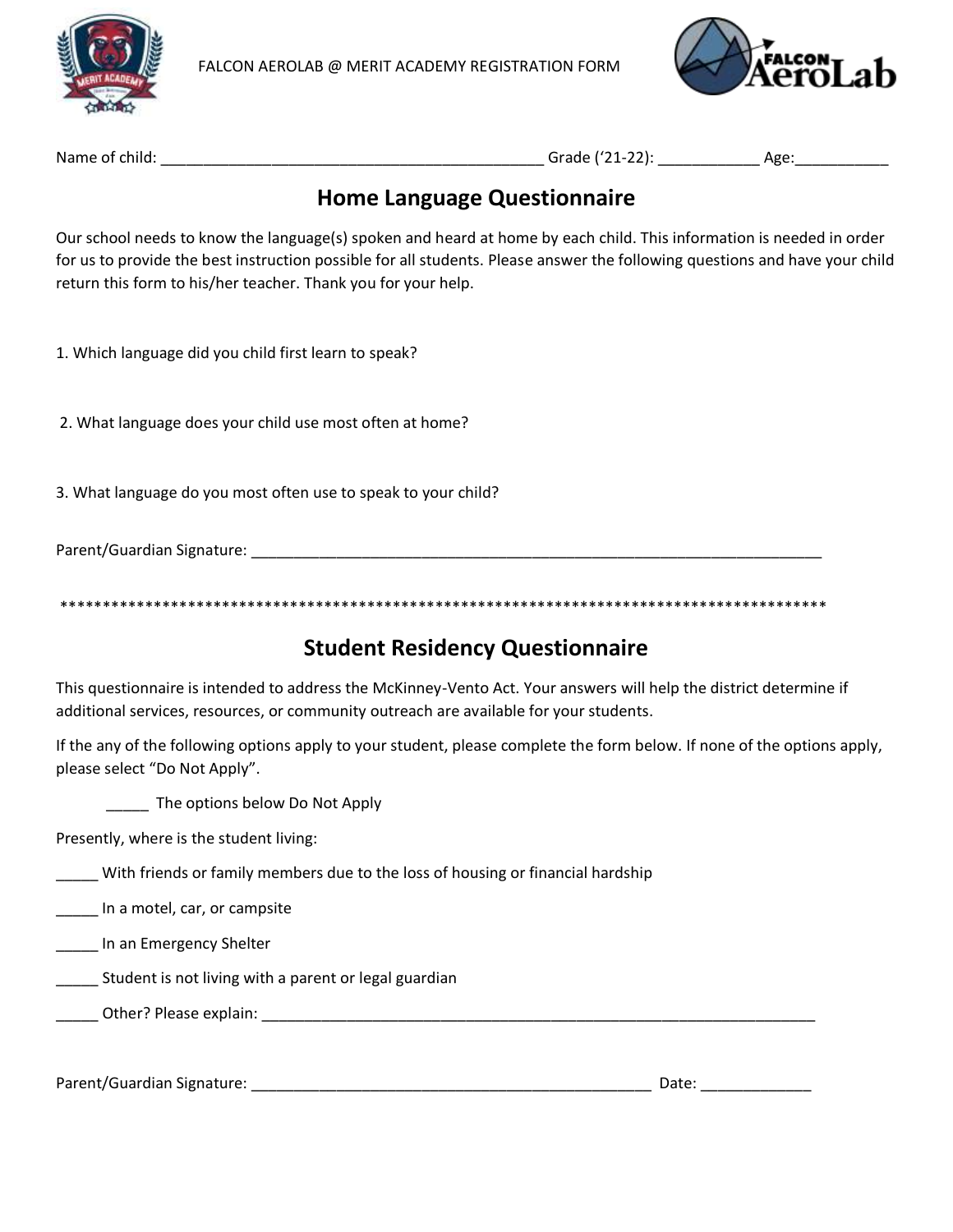



## **Student Health Information**

|                                                        | Does your child have any of the following health problems? If yes, please circle and comment below:                  |                                                                                                                                 |
|--------------------------------------------------------|----------------------------------------------------------------------------------------------------------------------|---------------------------------------------------------------------------------------------------------------------------------|
| Autism Autoimmune problems                             | ADD/ADHD                                                                                                             | Asthma                                                                                                                          |
| <b>Blood disease</b>                                   | Bone/Joint                                                                                                           | Bowel/Bladder                                                                                                                   |
| Cancer                                                 | <b>Diabetes</b>                                                                                                      | <b>Eating Disorder</b>                                                                                                          |
| <b>Emotional Concerns</b>                              | Genetic/Congenital                                                                                                   | <b>Special Glasses/Contacts</b>                                                                                                 |
| Hay Fever                                              | Head Injury/Concussion                                                                                               | Hearing Impaired                                                                                                                |
| <b>Heart Condition</b>                                 | <b>Migraines</b>                                                                                                     | Seizures                                                                                                                        |
| Sleep Disorder                                         | Stomach                                                                                                              | <b>Vision Concerns</b>                                                                                                          |
|                                                        |                                                                                                                      |                                                                                                                                 |
|                                                        | <u> 1980 - Johann John Harry Harry Harry Harry Harry Harry Harry Harry Harry Harry Harry Harry Harry Harry Harry</u> |                                                                                                                                 |
|                                                        |                                                                                                                      |                                                                                                                                 |
|                                                        | Does your child have any significant allergies that school personnel should know about? Yes / No                     |                                                                                                                                 |
|                                                        |                                                                                                                      |                                                                                                                                 |
|                                                        |                                                                                                                      |                                                                                                                                 |
| Medications: Does your child take medication? Yes / No |                                                                                                                      |                                                                                                                                 |
|                                                        |                                                                                                                      |                                                                                                                                 |
|                                                        |                                                                                                                      |                                                                                                                                 |
|                                                        |                                                                                                                      |                                                                                                                                 |
|                                                        | * *requires completion of medication form by parent and physician for ALL medications given at school                |                                                                                                                                 |
| yes, please describe                                   |                                                                                                                      | Activity Restrictions: Has your child's doctor placed any current restrictions on your child's physical activities? Yes / No If |
| physical activity                                      | * *please provide written documentation from your physician regarding any limits/restrictions on your child's        |                                                                                                                                 |
|                                                        |                                                                                                                      |                                                                                                                                 |
|                                                        |                                                                                                                      |                                                                                                                                 |
| Health Insurance: Circle One: Medicaid CHP+ None       | Private Insurance                                                                                                    |                                                                                                                                 |
|                                                        |                                                                                                                      |                                                                                                                                 |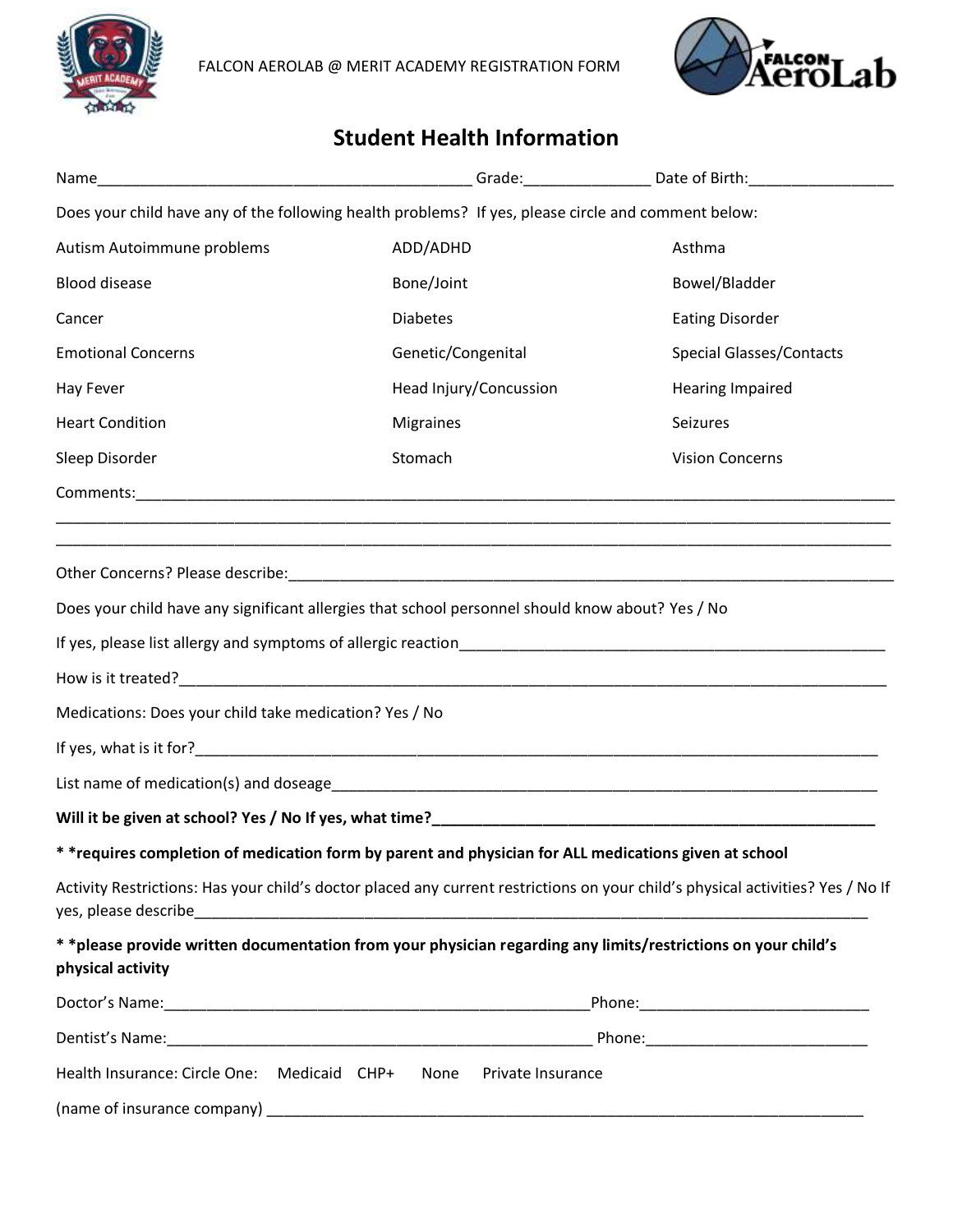



Consent for Medicaid Billing:

I give consent to and authorize Merit Academy to release to Colorado Health Care Policy and Financing (HCPF) information related to Medicaid eligible services the District provides to the student identified above, as necessary, to apply for and recover partial Medicaid reimbursement. If at any time you would like to revoke this permission, please contact the school district Medicaid Office at 719-520-2251.

| Parent/Guardian Signature: |  |
|----------------------------|--|
|----------------------------|--|

Emergency Care Permit:

When a child suffers any injury or illness while in school, an immediate and continuing effort will be made to contact the parents. In case of serious injury or illness, first aid will be rendered in accordance with local school policies.

If ambulance service is necessary, parents must assume financial responsibility. If I cannot be reached by telephone in the event of an emergency involving \_\_\_\_\_\_\_\_\_\_\_\_\_\_\_\_\_\_\_\_\_\_\_\_\_\_\_\_\_\_\_\_\_\_\_\_\_\_ (Child's Name)

Please send my child to \_\_\_\_\_\_\_\_\_\_\_\_\_\_\_\_\_\_\_\_\_\_\_\_\_\_\_\_\_\_\_\_\_ (doctor) for any available medical service.

(Hospital Preferred) \_\_\_\_\_\_\_\_\_\_\_\_\_\_\_\_\_\_\_\_\_\_\_\_\_\_\_\_\_\_\_\_\_\_\_\_\_\_\_\_\_\_\_\_\_\_\_\_\_\_\_\_\_\_\_\_\_\_\_\_\_\_\_\_\_\_\_\_\_\_\_\_\_

| Parent/Guardian Signature: |  |
|----------------------------|--|
|----------------------------|--|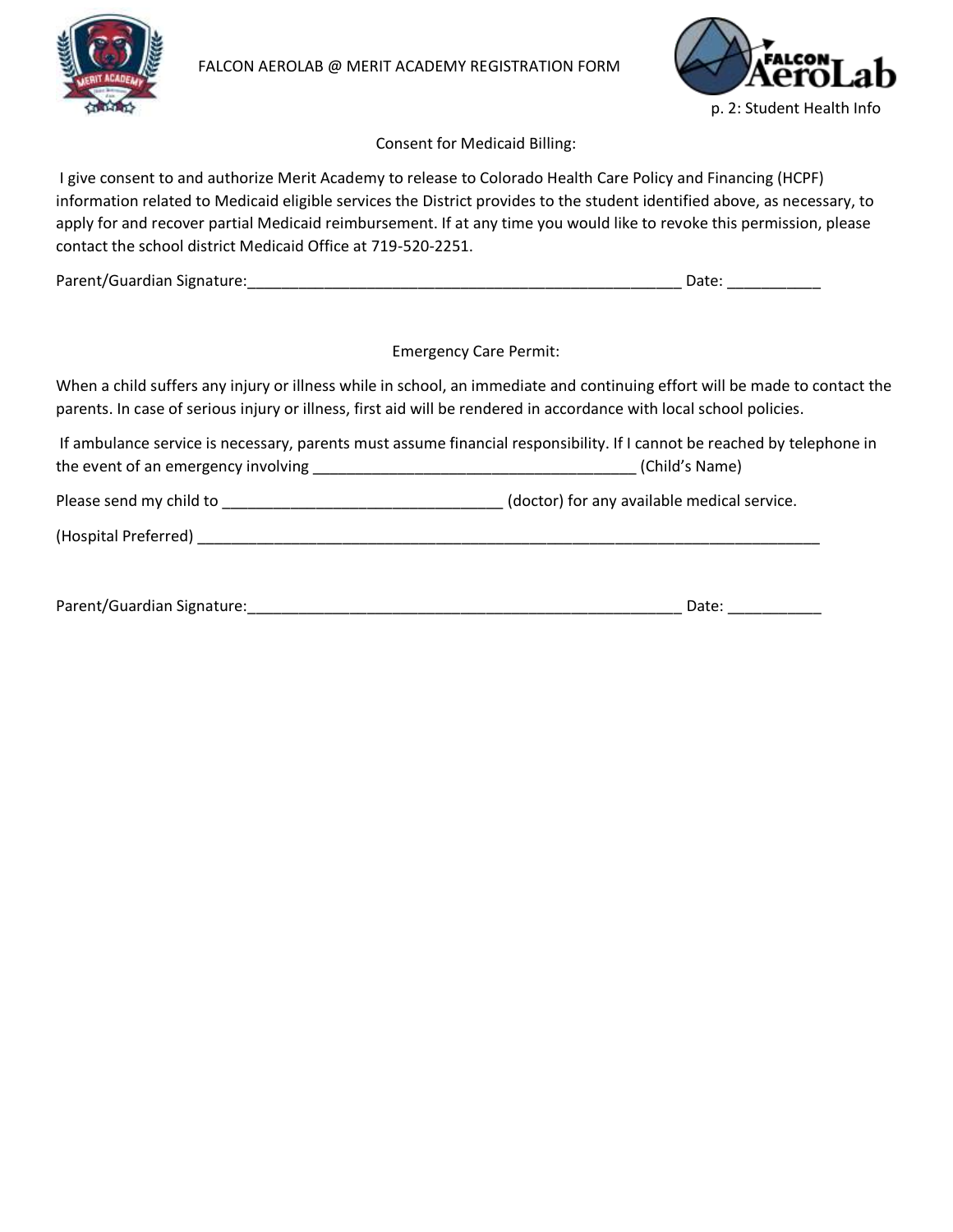



## **PHYSICIAN'S AUTHORIZATION FOR THE ADMINISTRATION OF MEDICATION BY SCHOOL PERSONNEL**

Parents are encouraged to administer medication to their children outside of school hours if at all possible. Only medications which are required to enable a student to stay in school may be given at school.

If necessary, medications (prescription, over the counter, homeopathic and herbal) can be given at school under the following conditions:

- \* All medications must be ordered by healthcare providers with prescriptive authority.
- \* All medication forms must be renewed each school year.
- \* Written permission by parent and physician in all cases.

\* Medications must be in the original, properly labeled container. Medications sent in baggies or unlabeled containers will not be given.

\* All medications must be kept in the health room, except for students whose doctors require them to carry medications on their person as per school policy (inhalers).

\* Health care plan must accompany this form as per school policy.

#### **The information/form below must be completed and signed by the physician**.

In addition, the medication bottle must match the prescription as written below.

|            |                                                                                          | MEDICATION:__________________________________DOSAGE:__________________________TIME TO BE GIVEN: ____________________                                                                                                                             |  |
|------------|------------------------------------------------------------------------------------------|--------------------------------------------------------------------------------------------------------------------------------------------------------------------------------------------------------------------------------------------------|--|
|            |                                                                                          |                                                                                                                                                                                                                                                  |  |
|            |                                                                                          | inhalers, minimum time frequency, frequency between sets of inhalation): [14] [14] [14] [14] [14] [15] [16] [1                                                                                                                                   |  |
|            | If medication is an inhaler, is the student given permission to carry on his/her person? |                                                                                                                                                                                                                                                  |  |
|            | Physician's Initials: YES______ NO_______ (Physician MUST Initial)                       |                                                                                                                                                                                                                                                  |  |
|            |                                                                                          |                                                                                                                                                                                                                                                  |  |
|            |                                                                                          |                                                                                                                                                                                                                                                  |  |
|            | PARENT / LEGAL GUARDIAN, To be completed by the student's parent or legal guardian:      |                                                                                                                                                                                                                                                  |  |
|            |                                                                                          |                                                                                                                                                                                                                                                  |  |
|            |                                                                                          |                                                                                                                                                                                                                                                  |  |
| container. |                                                                                          | identified above be administered to my student by school personnel as prescribed by her/his physician in the manners<br>specified above. I understand that it is my responsibility to furnish the medication to the school in a properly labeled |  |
|            |                                                                                          |                                                                                                                                                                                                                                                  |  |

RELEASE FROM LIABIITY: Further, I , for myself and my heirs, survivors, agents, child, immediate family and personal representatives, hereby fully release and forever discharge Merit Academy, its directors, officers, employees, agents, representatives, attorneys, authorizer, and successors and assigns, from any and all demands, claims, obligations, actions, liabilities, or damages of any kind or nature whatsoever, in law or in equity, whether known or unknown, suspected, now or hereafter arising, which related in any way to the administration of the medication provided by me.

Parent/Guardian Signature:\_\_\_\_\_\_\_\_\_\_\_\_\_\_\_\_\_\_\_\_\_\_\_\_\_\_\_\_\_\_\_\_\_\_\_\_\_\_\_\_\_\_\_\_\_\_\_\_\_\_\_ Date: \_\_\_\_\_\_\_\_\_\_\_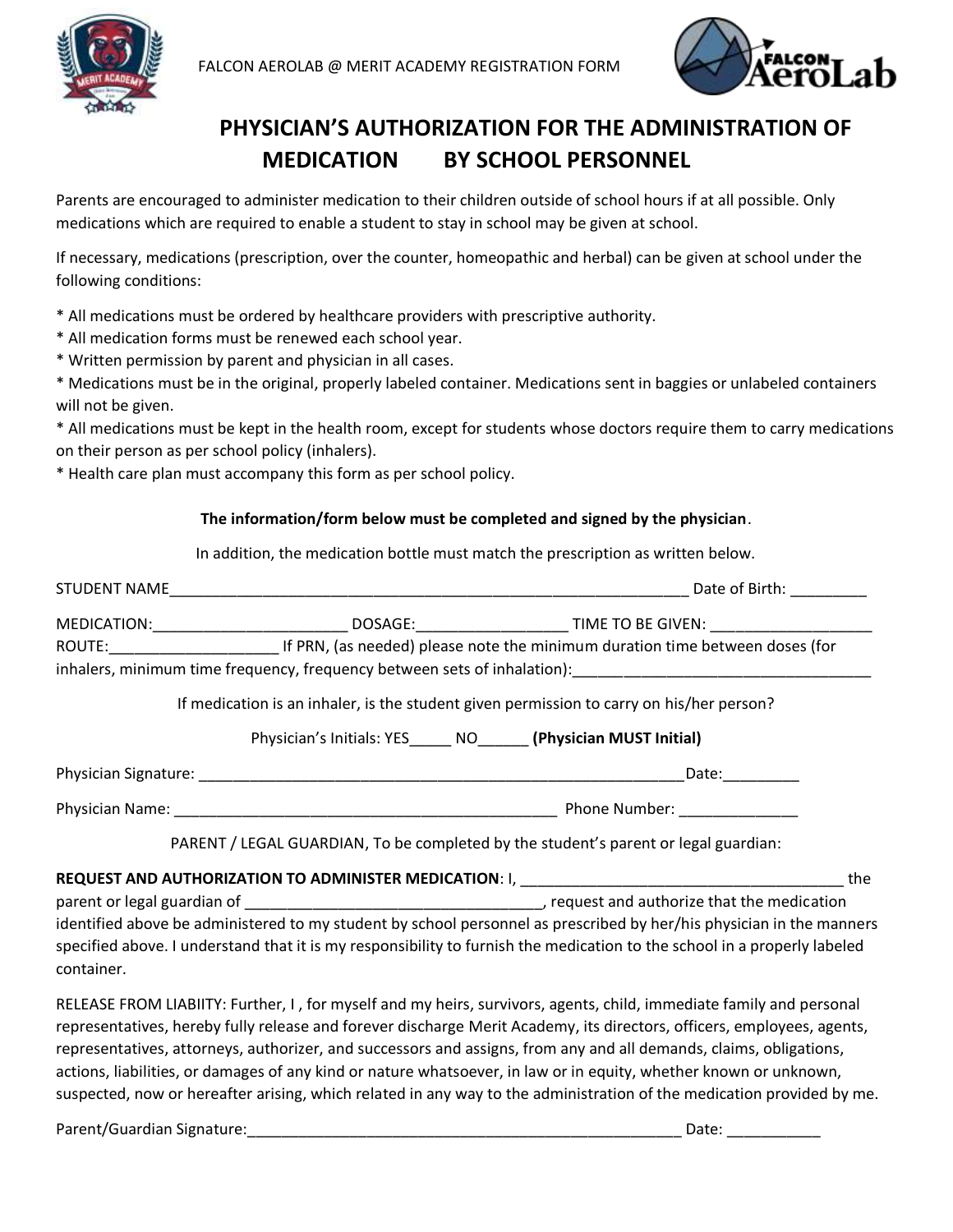



## **Proof of Insurance**

*Please complete only one form per family, if all students are covered by same insurance company. If a child/student is covered by a different insurance company, please complete a form for that child and insurance company.*

Merit Academy does not provide insurance coverage while attending school or participating in school sponsored extracurricular activities. We request the following form be completed by parents/guardians for all students.

|                                                                      | (Child 1)                                                                                                                                                                                                                      |
|----------------------------------------------------------------------|--------------------------------------------------------------------------------------------------------------------------------------------------------------------------------------------------------------------------------|
|                                                                      | (Child 2)                                                                                                                                                                                                                      |
|                                                                      | (Child 3)                                                                                                                                                                                                                      |
|                                                                      | (Child 4)                                                                                                                                                                                                                      |
|                                                                      | (Child 5)                                                                                                                                                                                                                      |
| has adequate health, accident, and hospital insurance coverage with: |                                                                                                                                                                                                                                |
|                                                                      | Name of Insurance Coverage: etc. All and the control of the control of the control of the control of the control of the control of the control of the control of the control of the control of the control of the control of t |
|                                                                      |                                                                                                                                                                                                                                |
|                                                                      |                                                                                                                                                                                                                                |
|                                                                      | (Student) has permission to participate in school-sponsored activities with                                                                                                                                                    |

the understanding that the school, staff, or district will not be held responsible in any manner for the payment of any charges incurred as a result of participating in the activity.

THE SCHOOL WILL NOT BE HELD RESPONSIBLE IN ANY MANNER FOR INJURY PAYMENT OR PROCEDURES IN MAKING CLAIMS.

Parent/Guardian Signature: \_\_\_\_\_\_\_\_\_\_\_\_\_\_\_\_\_\_\_\_\_\_\_\_\_\_\_\_\_\_\_\_\_\_\_\_\_\_\_\_\_\_\_ Date: \_\_\_\_\_\_\_\_\_\_\_\_\_\_\_\_\_\_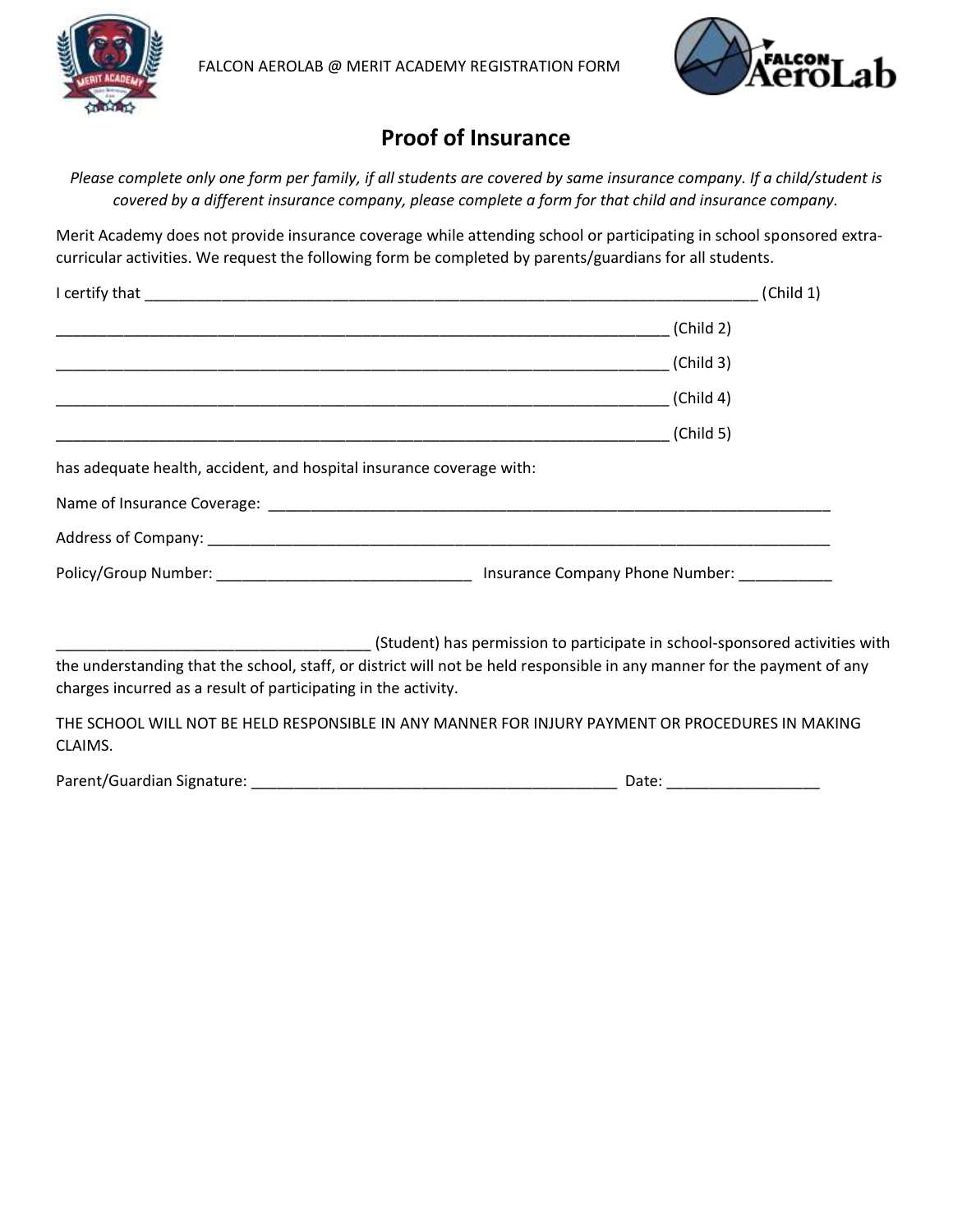



 **Release Authorization Form**

*Please complete one form per family if release authorization is the same for all children.*

| Grade: ______________________  |
|--------------------------------|
| Grade: _______________________ |
| Grade: _______________________ |
| Grade: ______________________  |
|                                |

Please read carefully and circle either YES or NO below. By signing below, you are affirming your understand of the information stated therein. If an item is not circled, it will be considered NO.

#### **BOOK RELEASE**

YES NO I give permission for my student to check out library or classroom books. I understand I am responsible and will be charged for damaged or lost books.

#### **FIELD TRIP RELEASE**

YES NO My child has permission to attend all field trips sponsored by Merit Academy during the school year. I will be notified before each field trip and may revoke this permission at any time by submitting a written request.

#### **PHOTO RELEASE**

YES NO I give permission for my child's picture to be used in school publications (yearbook, newspapers, etc.)

#### **INTERNET USE**

YES NO As the parent/guardian of this student, I have read the Terms and Conditions for internet, email, and website access. I understand that this access is designed for educational purposes and the district in compliance with CIPA. I will not hold Merit Academy responsible for materials acquired on the system or internet. I hereby give permission for my child to access internet at school and certify that the information on this form is correct.

#### **ACKNOWLEDGMENT**

YES NO I understand the Merit Academy Parent/Student Handbook is on the school's website. I acknowledge my obligation to read, understand, and agree with the content therein.

Parent Signature: \_\_\_\_\_\_\_\_\_\_\_\_\_\_\_\_\_\_\_\_\_\_\_\_\_\_\_\_\_\_\_\_\_\_\_\_\_\_\_\_\_\_\_\_\_\_\_\_\_\_\_\_ Date: \_\_\_\_\_\_\_\_\_\_\_\_\_\_\_\_\_\_\_\_\_\_\_\_\_\_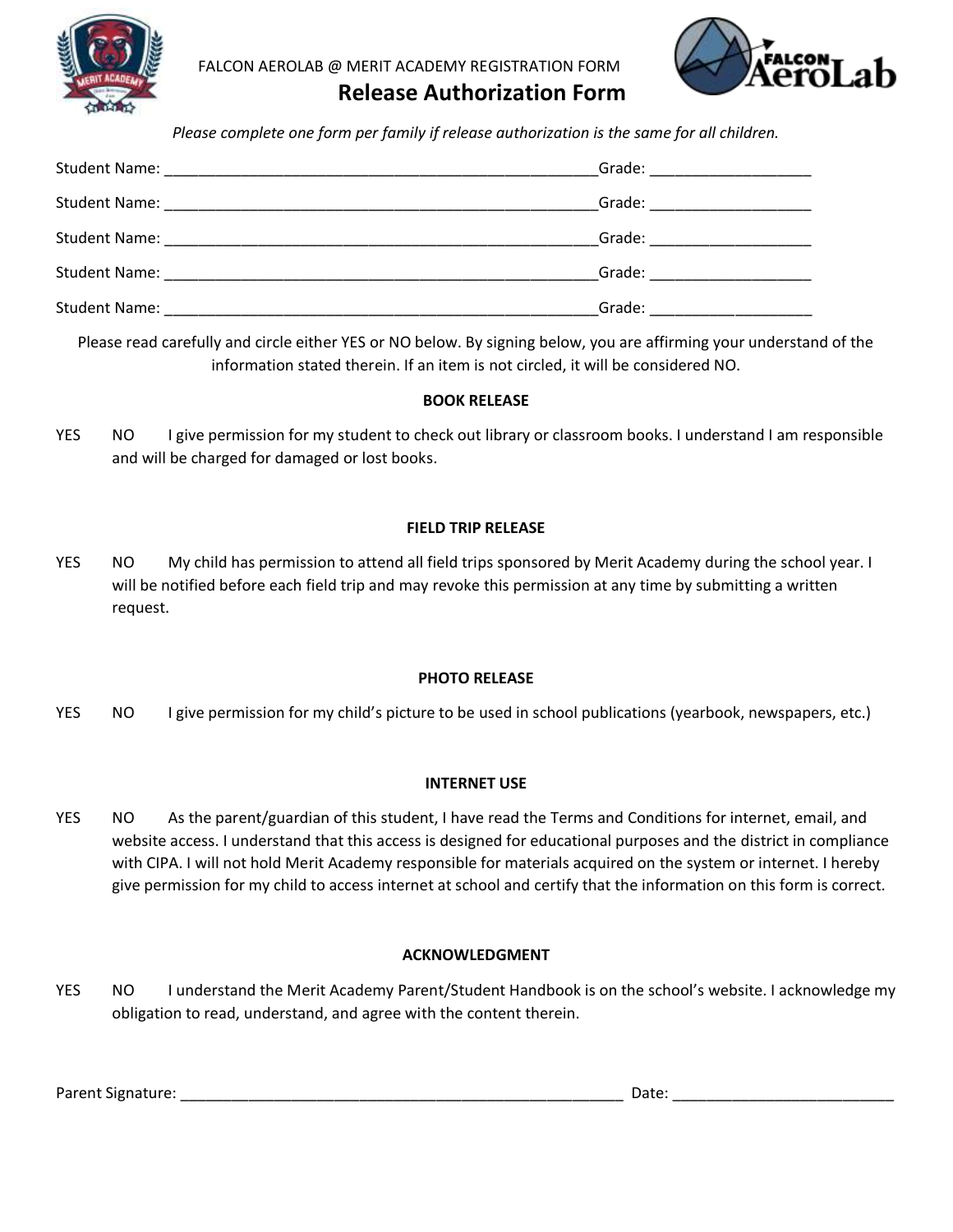



## **PUBLISH PHOTO/PROJECT FORM**

*Please complete only one form per family if release authorization is the same for all children.*

To publish student pictures, name, and projects on Merit Academy's website between August 1, 2021-August 31 2022

|                                                         | Grade: __________________________ |
|---------------------------------------------------------|-----------------------------------|
|                                                         |                                   |
| Student Name: <u>__________________________________</u> |                                   |

Please read carefully and circle either YES or NO for all items below:

I understand that Merit Academy's website is designed for educational purposes and to inform the public about Merit Academy. I also understand that the information on the website can be viewed by anyone with access to the internet. To my knowledge, the projects and pictures shared on the site are free from copyright or trademark issues. Posting of photos and projects will adhere to ethical and legal guidelines and policies.

I hereby give permission to:

| Publish pictures of my child's project (or parts of it) on the internet                    | YES        | NO |
|--------------------------------------------------------------------------------------------|------------|----|
| Publish photos of my child involved in Merit Academy activity on the internet              | YES        | ΝO |
| Publish my child's first name and last initial with the picture or project on the internet | <b>YES</b> | ΝO |
| Parent Signature:<br>Date:                                                                 |            |    |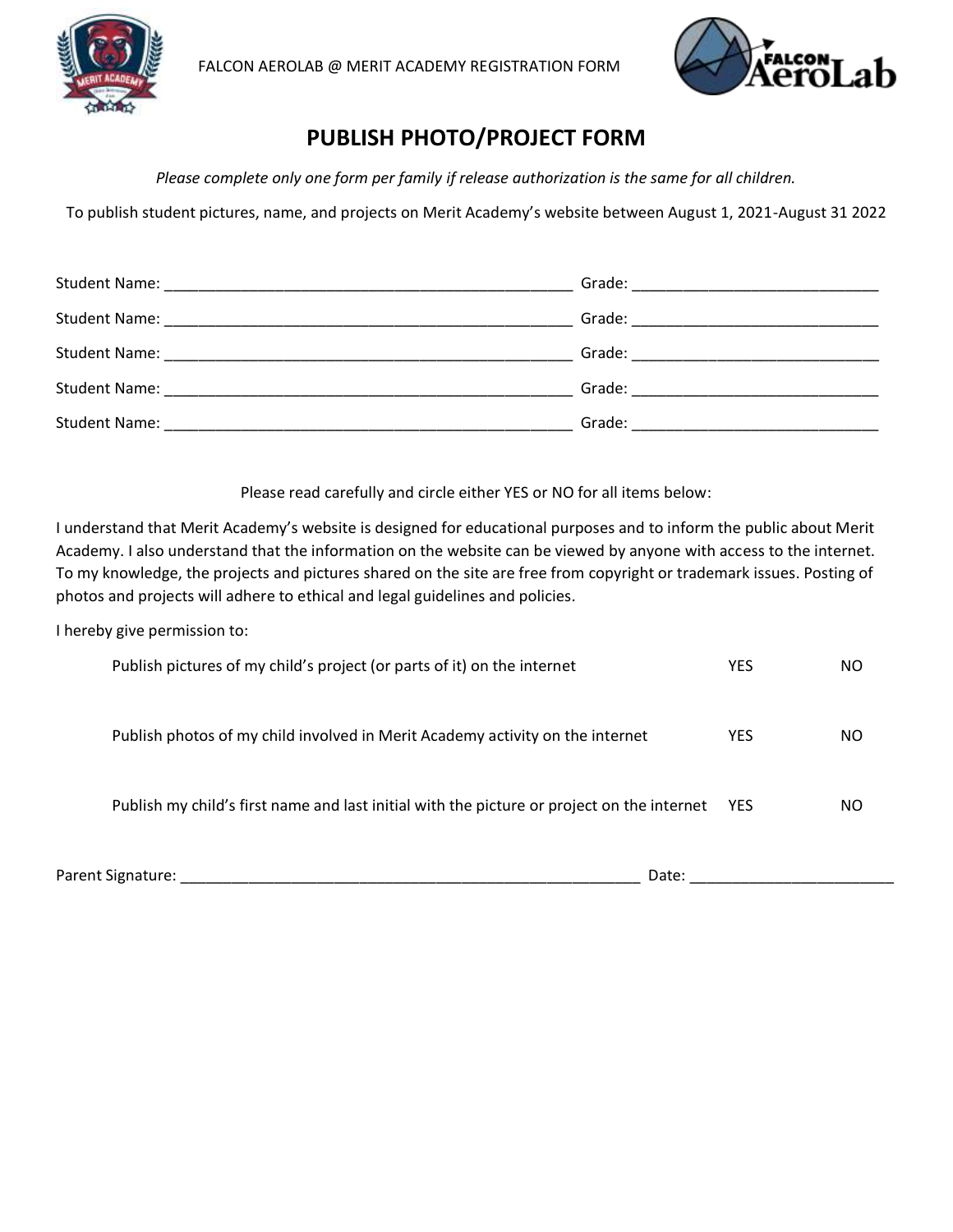

### **CODE OF HONOR**



*Please complete one Code of Honor Agreements form per family.*

Moral character is the cornerstone of our educational model. In order to properly reason and make the best decision, one must be able to discern what is good, beautiful, and true. Virtue requires a trained mind and a benevolent heart, uniting our ability to reason with our passions.

Our five virtues are the guiding principles used to foster character: valor, responsibility, perseverance, goodness, and friendship. Students, staff, parents, and volunteers are expected to conduct themselves honorably in word and deed, to live by the virtues, and to encourage others to do so.

**Valor**: *Valor is courage, strength, and bravery. It is the ability to stand for oneself and choose what is right and good, even when a different decision may lead to an easier path. I pledge to be courageous in choice and conduct, to display valor in pursuit of good, beauty, and truth.*

**Responsibility**: *Responsibility is a core tenet in a character of excellence. It guides students to take ownership of action and learning, to do what is difficult but right, even if the task is not theirs to complete. Responsibility links to deadlines, assignments, study, and civic mindedness. It prepares students for a world where selfdiscipline, accountability, and quality of work are not only expected, but required. I pledge to be responsible in conduct, academia, extra-curricular activities, relationships, and civic activity.*

**Perseverance**: *Perseverance encompasses grit, determination, and tenacity. It emboldens students to continue when it may be easier to quit or give in to unproductive habit. I pledge to practice perseverance in my goals, responsibilities, character, and choices for good, beauty, and truth.* 

**Goodness**: *Goodness is kindness, beauty, and generosity. It is an exercise of compassion and integrity, even*  when unobserved. It is an excellence of quality, not only of character but of expression, works, and decisions. I *pledge to pursue goodness and act accordingly to bring goodness to others.* 

**Friendship:** *Friendship is the active cultivation of meaningful, trusting, and joyful relationships. It is beyond being friendly. Friends support one another to engage in what is good and right. A friendship encourages people to hope the best for each other, to promote spirits, and to foster happy hearts. Nourishing friendships empower human beings to thrive, even during challenging or discouraging times. I pledge to not only be friendly, but to be a true friend as is described herein.*

Merit Academy students, staff, and volunteers strive to be virtuous in conduct, to cultivate scholarship, and to practice civic responsibility. Merit Academy students, staff, and volunteers will not lie, cheat, or steal, and will discourage others from such actions.

#### **Please keep this Code of Honor for review and discussion throughout the student's school year.**

Parents and respective Merit Academy children/students: please sign and date the agreements on the following page.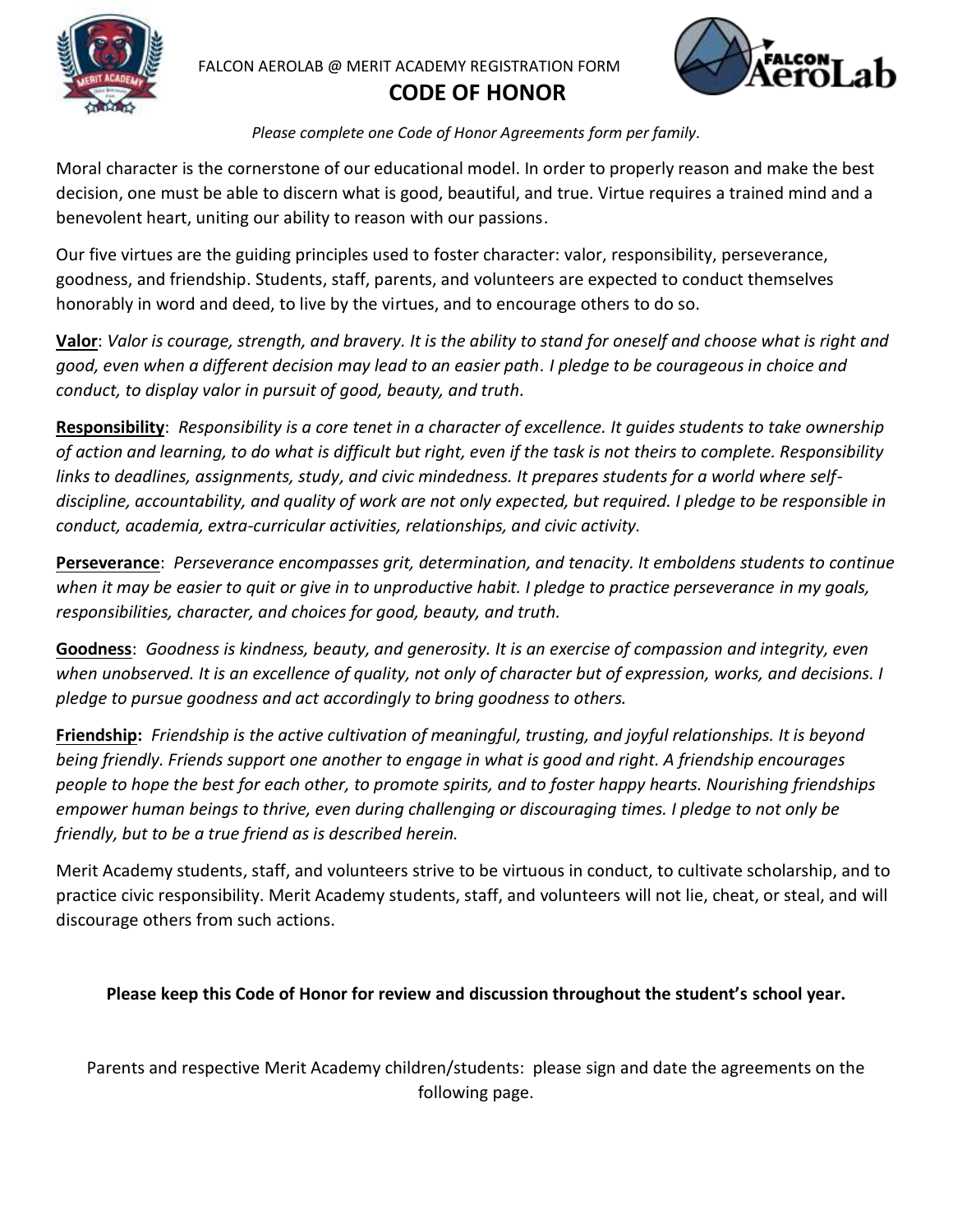



## **Code of Honor Agreements**

*Please complete one form per family.*

#### **Merit Academy Parent/Guardian Agreement 2021-2022**:

I have discussed the Merit Academy Code of Honor with my child/children, and he/she/they understand(s) what it means. I pledge to encourage my child/children to be virtuous in conduct, to cultivate his/her/their scholarship, and to foster his/her/their practice of civic responsibility. I will hold my child/children to the highest standards of integrity and will discourage him/her/them from lying, cheating, or stealing. I have also read the Parent/Student Handbook and commit to the policies, guidelines, and expectations therein.

Parent/Guardian Signature: \_\_\_\_\_\_\_\_\_\_\_\_\_\_\_\_\_\_\_\_\_\_\_\_\_\_\_\_\_\_\_\_\_\_\_\_\_\_\_\_\_\_\_\_ Date: \_\_\_\_\_\_\_\_\_\_\_\_\_\_\_\_\_\_\_\_\_\_

#### **Merit Academy Student Agreement 2021-2022:**

I understand the Merit Academy Code of Honor and have discussed it with my parent(s)/guardian(s). I pledge to be virtuous in conduct, to cultivate scholarship, and practice civic responsibility. I will not lie, cheat, or steal, and I will discourage others from doing so. I have also read the Parent/Student Handbook and commit to the policies, guidelines, and expectations therein.

| <b>Student Name:</b>                                                                                                                   | Student Signature | Grade: |
|----------------------------------------------------------------------------------------------------------------------------------------|-------------------|--------|
| Student Name:<br><u> 1980 - Jan Bernard Barbara, manazarta da kasas da shekara 1980 - Ang Barbara ng Barbara ng Barbara ng Barbara</u> | Student Signature | Grade: |
| <b>Student Name:</b>                                                                                                                   | Student Signature | Grade: |
| <b>Student Name:</b>                                                                                                                   | Student Signature | Grade: |
| <b>Student Name:</b>                                                                                                                   | Student Signature | Grade: |